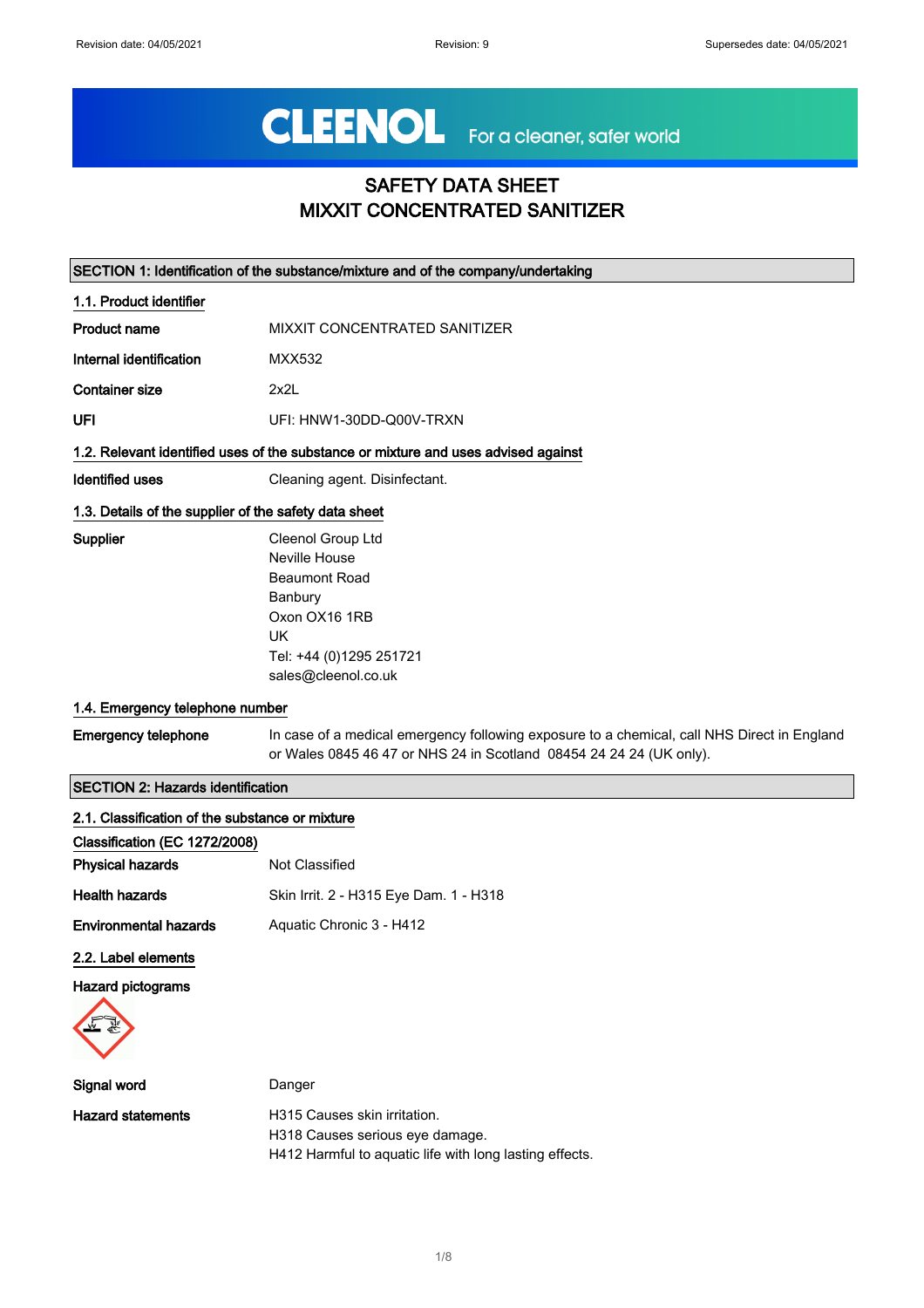| <b>Precautionary statements</b>           | P273 Avoid release to the environment.<br>P280 Wear protective gloves/ protective clothing/ eye protection/ face protection.<br>P302+P352 IF ON SKIN: Wash with plenty of water.<br>P305+P351+P338 IF IN EYES: Rinse cautiously with water for several minutes. Remove<br>contact lenses, if present and easy to do. Continue rinsing.<br>P332+P313 If skin irritation occurs: Get medical advice/attention.<br>P362+P364 Take off contaminated clothing and wash it before reuse. |
|-------------------------------------------|------------------------------------------------------------------------------------------------------------------------------------------------------------------------------------------------------------------------------------------------------------------------------------------------------------------------------------------------------------------------------------------------------------------------------------------------------------------------------------|
| Contains                                  | ETHOXYLATED ALCOHOLS, C12-C13, Alkyl (C12-16) dimethylbenzyl ammonium chloride<br>(ADBAC/BKC (C12-16))                                                                                                                                                                                                                                                                                                                                                                             |
| Supplementary precautionary<br>statements | P264 Wash contaminated skin thoroughly after handling.<br>P310 Immediately call a POISON CENTER/ doctor.<br>P321 Specific treatment (see medical advice on this label).<br>P501 Dispose of contents/ container in accordance with national regulations.                                                                                                                                                                                                                            |

#### 2.3. Other hazards

SECTION 3: Composition/information on ingredients

#### 3.2. Mixtures

| ETHOXYLATED ALCOHOLS, C12-C13                                                                                                                   |                          | 5-10%    |
|-------------------------------------------------------------------------------------------------------------------------------------------------|--------------------------|----------|
| CAS number: 160901-19-9                                                                                                                         | EC number: 500-457-0     |          |
| Classification<br>Acute Tox. 4 - H302<br>Eye Dam. 1 - H318<br>Aquatic Chronic 3 - H412                                                          |                          |          |
| Alkyl (C12-16) dimethylbenzyl ammonium chloride<br>(ADBAC/BKC (C12-16))                                                                         |                          | 2.0%     |
| CAS number: 68424-85-1                                                                                                                          | EC number: 270-325-2     |          |
| M factor (Acute) = $10$                                                                                                                         | M factor (Chronic) = $1$ |          |
| Classification<br><b>Acute Tox. 4 - H302</b><br>Skin Corr. 1A - H314<br>Eye Dam. 1 - H318<br>Aquatic Acute 1 - H400<br>Aquatic Chronic 1 - H410 |                          |          |
| β-ALANINE, N-(2-CARBOXYETHYL)-, N-COCO ALKYL<br><b>DERIV., DISODIUM SALT</b>                                                                    |                          | $1 - 5%$ |
| CAS number: 90170-43-7                                                                                                                          | EC number: 290-476-8     |          |
| Classification<br>Eye Irrit. 2 - H319                                                                                                           |                          |          |

The full text for all hazard statements is displayed in Section 16.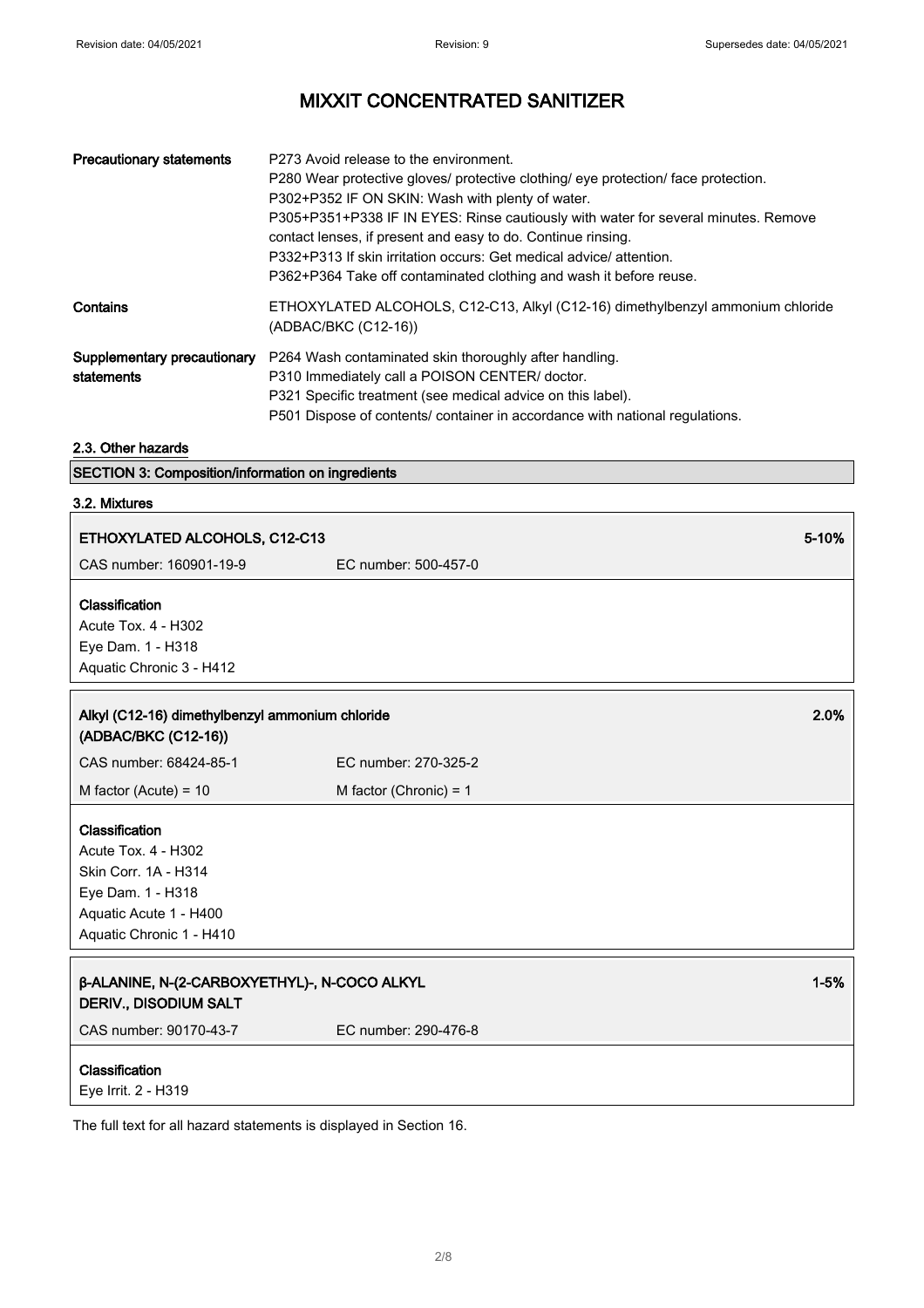#### SECTION 4: First aid measures

| Inhalation                                                 | If spray/mist has been inhaled, proceed as follows. Move affected person to fresh air and<br>keep warm and at rest in a position comfortable for breathing. Keep affected person under<br>observation. Get medical attention if any discomfort continues. |
|------------------------------------------------------------|-----------------------------------------------------------------------------------------------------------------------------------------------------------------------------------------------------------------------------------------------------------|
| Ingestion                                                  | Rinse mouth thoroughly with water. Give a few small glasses of water or milk to drink. Keep<br>affected person under observation. Get medical attention if a large quantity has been<br>ingested.                                                         |
| Skin contact                                               | Wash skin thoroughly with soap and water. Get medical attention if symptoms are severe or<br>persist after washing.                                                                                                                                       |
| Eye contact                                                | Rinse cautiously with water for several minutes. Remove any contact lenses and open eyelids<br>wide apart. Continue to rinse. Get medical attention if any discomfort continues.                                                                          |
|                                                            | 4.2. Most important symptoms and effects, both acute and delayed                                                                                                                                                                                          |
| Inhalation                                                 | Spray/mists may cause respiratory tract irritation.                                                                                                                                                                                                       |
| Ingestion                                                  | No harmful effects expected from quantities likely to be ingested by accident.                                                                                                                                                                            |
| <b>Skin contact</b>                                        | Causes skin irritation.                                                                                                                                                                                                                                   |
| Eye contact                                                | Causes serious eye damage.                                                                                                                                                                                                                                |
|                                                            | 4.3. Indication of any immediate medical attention and special treatment needed                                                                                                                                                                           |
| Notes for the doctor                                       | No specific recommendations.                                                                                                                                                                                                                              |
| <b>Specific treatments</b>                                 | Treat symptomatically.                                                                                                                                                                                                                                    |
| <b>SECTION 5: Firefighting measures</b>                    |                                                                                                                                                                                                                                                           |
| 5.1. Extinguishing media                                   |                                                                                                                                                                                                                                                           |
| Suitable extinguishing media                               | The product is not flammable. Use fire-extinguishing media suitable for the surrounding fire.                                                                                                                                                             |
| Unsuitable extinguishing<br>media                          | None known.                                                                                                                                                                                                                                               |
| 5.2. Special hazards arising from the substance or mixture |                                                                                                                                                                                                                                                           |
| Specific hazards                                           | Thermal decomposition or combustion products may include the following substances:<br>Irritating gases or vapours.                                                                                                                                        |
| 5.3. Advice for firefighters                               |                                                                                                                                                                                                                                                           |
| Protective actions during<br>firefighting                  | Avoid breathing fire gases or vapours. Fight fire with normal precautions from a reasonable<br>distance.                                                                                                                                                  |
| Special protective equipment<br>for firefighters           | Use protective equipment appropriate for surrounding materials. Firefighter's clothing<br>conforming to European standard EN469 (including helmets, protective boots and gloves) will<br>provide a basic level of protection for chemical incidents.      |
| <b>SECTION 6: Accidental release measures</b>              |                                                                                                                                                                                                                                                           |
|                                                            | 6.1. Personal precautions, protective equipment and emergency procedures                                                                                                                                                                                  |
| <b>Personal precautions</b>                                | Avoid contact with eyes and prolonged skin contact. Take care as floors and other surfaces<br>may become slippery. Do not touch or walk into spilled material.                                                                                            |
| 6.2. Environmental precautions                             |                                                                                                                                                                                                                                                           |

Environmental precautions Avoid discharge to the aquatic environment.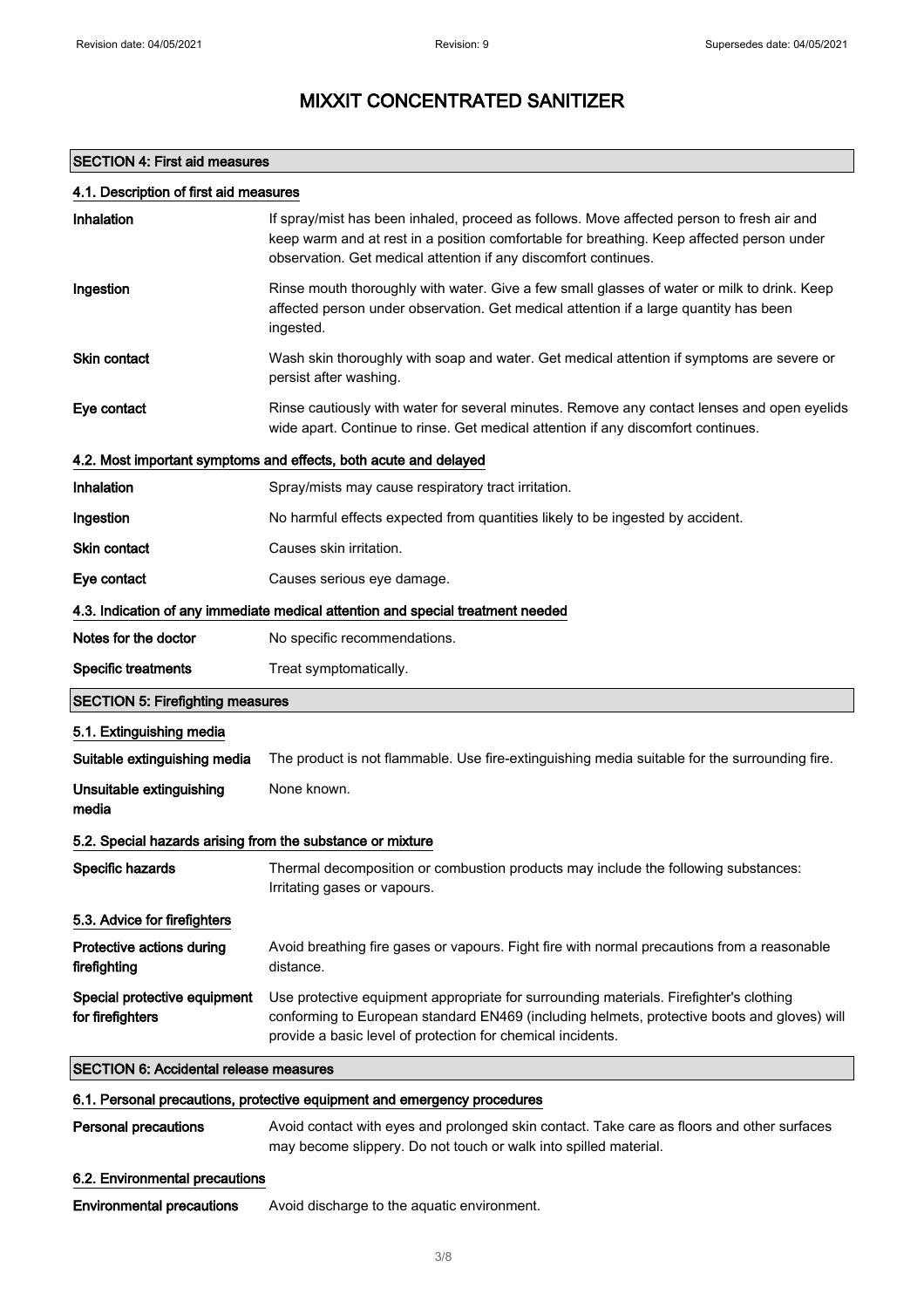| 6.3. Methods and material for containment and cleaning up |                                                                                                                                                                                                                                                                                          |
|-----------------------------------------------------------|------------------------------------------------------------------------------------------------------------------------------------------------------------------------------------------------------------------------------------------------------------------------------------------|
| Methods for cleaning up                                   | Absorb in vermiculite, dry sand or earth and place into containers. Following dilution,<br>discharge to the sewer with plenty of water may be permitted.                                                                                                                                 |
| 6.4. Reference to other sections                          |                                                                                                                                                                                                                                                                                          |
| Reference to other sections                               | For personal protection, see Section 8. For waste disposal, see Section 13.                                                                                                                                                                                                              |
| <b>SECTION 7: Handling and storage</b>                    |                                                                                                                                                                                                                                                                                          |
| 7.1. Precautions for safe handling                        |                                                                                                                                                                                                                                                                                          |
| <b>Usage precautions</b>                                  | For professional users only. Avoid contact with eyes and prolonged skin contact. Avoid<br>breathing spray.                                                                                                                                                                               |
| Advice on general<br>occupational hygiene                 | Wash contaminated skin thoroughly after handling.                                                                                                                                                                                                                                        |
|                                                           | 7.2. Conditions for safe storage, including any incompatibilities                                                                                                                                                                                                                        |
| <b>Storage precautions</b>                                | Keep only in the original container. Keep container tightly sealed when not in use. Keep<br>containers upright.                                                                                                                                                                          |
| Storage class                                             | Chemical storage.                                                                                                                                                                                                                                                                        |
| 7.3. Specific end use(s)                                  |                                                                                                                                                                                                                                                                                          |
| Specific end use(s)                                       | The identified uses for this product are detailed in Section 1.2. Refer to Product Use Guide<br>(PUG) for further information.                                                                                                                                                           |
| <b>SECTION 8: Exposure controls/Personal protection</b>   |                                                                                                                                                                                                                                                                                          |
| 8.1. Control parameters                                   |                                                                                                                                                                                                                                                                                          |
| Ingredient comments                                       | No exposure limits known for ingredient(s).                                                                                                                                                                                                                                              |
| 8.2. Exposure controls                                    |                                                                                                                                                                                                                                                                                          |
| Protective equipment                                      |                                                                                                                                                                                                                                                                                          |
| Appropriate engineering<br>controls                       | No specific ventilation requirements.                                                                                                                                                                                                                                                    |
| Personal protection                                       | Avoid breathing spray or mist.                                                                                                                                                                                                                                                           |
| Eye/face protection                                       | No specific eye protection required during normal use. Eyewear complying with an approved<br>standard should be worn if a risk assessment indicates eye contact is possible. Personal<br>protective equipment for eye and face protection should comply with European Standard<br>EN166. |
| Hand protection                                           | It is recommended that chemical-resistant, impervious gloves are worn. Wear protective<br>gloves made of the following material: Rubber (natural, latex). Nitrile rubber. To protect hands<br>from chemicals, gloves should comply with European Standard EN374.                         |
| Hygiene measures                                          | No specific hygiene procedures recommended but good personal hygiene practices should<br>always be observed when working with chemical products.                                                                                                                                         |
| <b>Respiratory protection</b>                             | No specific requirements are anticipated under normal conditions of use. Respiratory<br>protection may be required if excessive airborne contamination occurs.                                                                                                                           |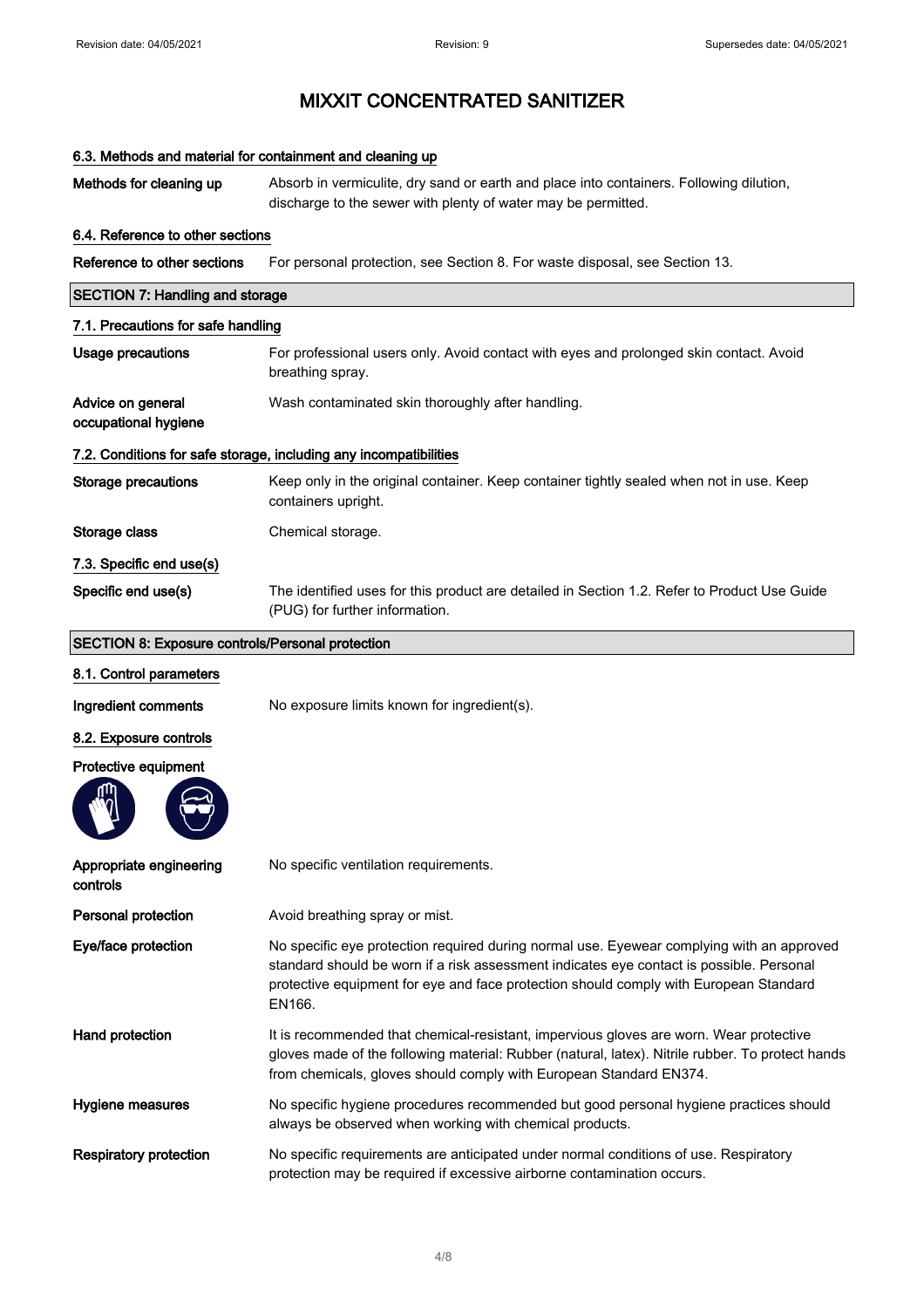|                                                            | <b>SECTION 9: Physical and chemical properties</b>                                                                  |  |
|------------------------------------------------------------|---------------------------------------------------------------------------------------------------------------------|--|
| 9.1. Information on basic physical and chemical properties |                                                                                                                     |  |
| Appearance                                                 | Coloured liquid.                                                                                                    |  |
| Colour                                                     | Red.                                                                                                                |  |
| Odour                                                      | Almost odourless.                                                                                                   |  |
| pH                                                         | pH (concentrated solution): 8 - 9                                                                                   |  |
| Flash point                                                | Not applicable.                                                                                                     |  |
| <b>Relative density</b>                                    | $~1.035$ @ 20°C                                                                                                     |  |
| Solubility(ies)                                            | Soluble in water.                                                                                                   |  |
| Auto-ignition temperature                                  | Not applicable.                                                                                                     |  |
| <b>Viscosity</b>                                           | Non-viscous.                                                                                                        |  |
| <b>Explosive properties</b>                                | Not applicable.                                                                                                     |  |
| <b>Oxidising properties</b>                                | Does not meet the criteria for classification as oxidising.                                                         |  |
| 9.2. Other information                                     |                                                                                                                     |  |
| Refractive index                                           | $15 - 17$                                                                                                           |  |
| Volatile organic compound                                  | This product contains a maximum VOC content of <1 %.                                                                |  |
| <b>SECTION 10: Stability and reactivity</b>                |                                                                                                                     |  |
| 10.1. Reactivity                                           |                                                                                                                     |  |
| Reactivity                                                 | There are no known reactivity hazards associated with this product.                                                 |  |
| 10.2. Chemical stability                                   |                                                                                                                     |  |
| <b>Stability</b>                                           | Stable at normal ambient temperatures and when used as recommended.                                                 |  |
| 10.3. Possibility of hazardous reactions                   |                                                                                                                     |  |
| Possibility of hazardous<br>reactions                      | Under normal conditions of storage and use, no hazardous reactions will occur.                                      |  |
| 10.4. Conditions to avoid                                  |                                                                                                                     |  |
| <b>Conditions to avoid</b>                                 | There are no known conditions that are likely to result in a hazardous situation.                                   |  |
| 10.5. Incompatible materials                               |                                                                                                                     |  |
| Materials to avoid                                         | No specific material or group of materials is likely to react with the product to produce a<br>hazardous situation. |  |
|                                                            | 10.6. Hazardous decomposition products                                                                              |  |
| Hazardous decomposition<br>products                        | Does not decompose when used and stored as recommended.                                                             |  |
| <b>SECTION 11: Toxicological information</b>               |                                                                                                                     |  |
| 11.1. Information on toxicological effects                 |                                                                                                                     |  |
| <b>Toxicological effects</b>                               | Information given is based on data of the components and of similar products.                                       |  |
| Acute toxicity - oral                                      |                                                                                                                     |  |
| ATE oral (mg/kg)                                           | 6,250.0                                                                                                             |  |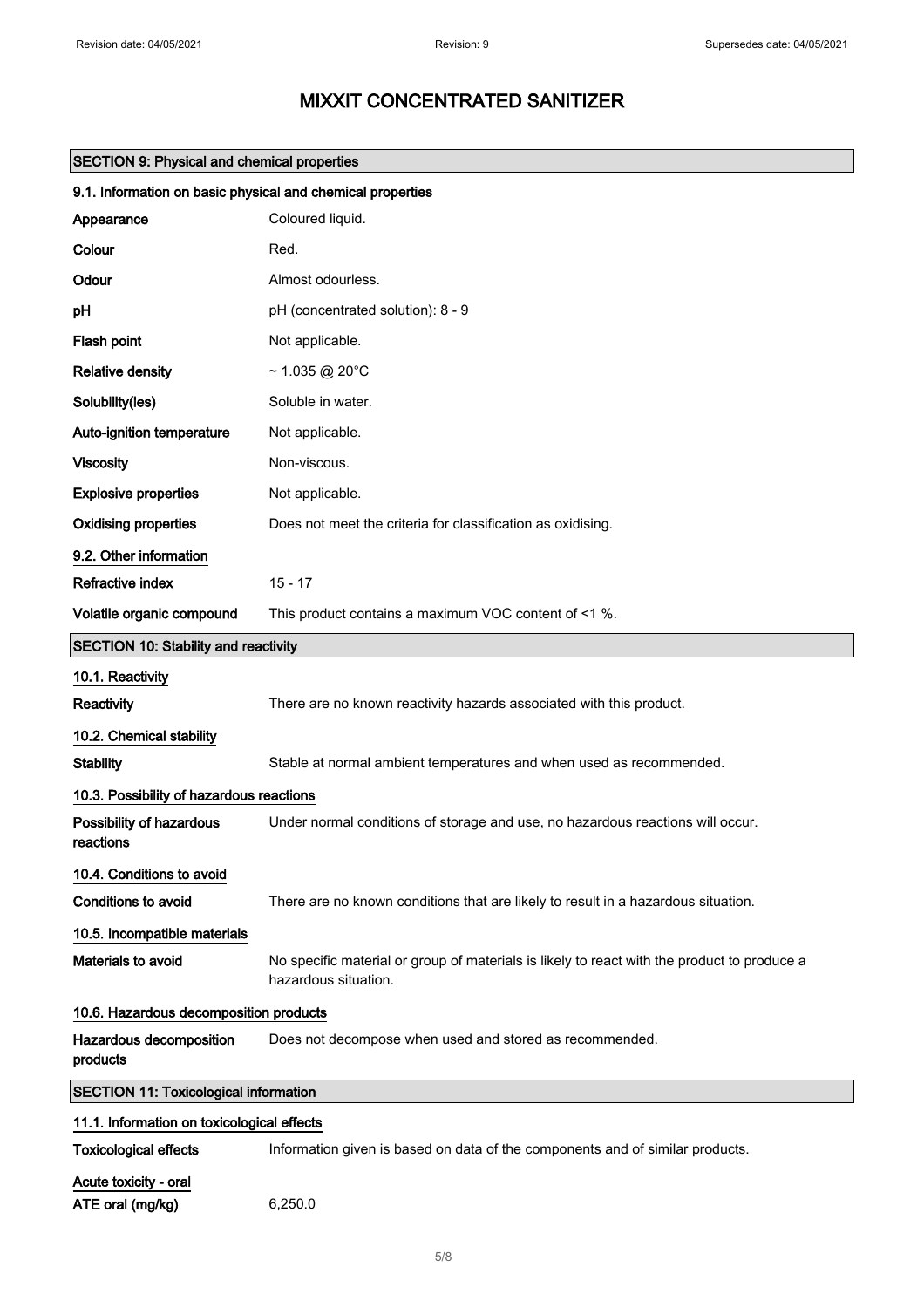| Skin corrosion/irritation<br>Skin corrosion/irritation         | Causes skin irritation.                                                                                       |
|----------------------------------------------------------------|---------------------------------------------------------------------------------------------------------------|
| <b>Extreme pH</b>                                              |                                                                                                               |
|                                                                | Moderate $pH$ ( $>$ 2 and $<$ 11.5).                                                                          |
| Serious eye damage/irritation<br>Serious eye damage/irritation | Causes serious eye damage.                                                                                    |
| <b>Respiratory sensitisation</b>                               |                                                                                                               |
| <b>Respiratory sensitisation</b>                               | Based on available data the classification criteria are not met.                                              |
| Germ cell mutagenicity                                         |                                                                                                               |
| Genotoxicity - in vitro                                        | Based on available data the classification criteria are not met.                                              |
| Genotoxicity - in vivo                                         | Based on available data the classification criteria are not met.                                              |
| Carcinogenicity<br>Carcinogenicity                             | Based on available data the classification criteria are not met.                                              |
| Reproductive toxicity                                          |                                                                                                               |
| Reproductive toxicity - fertility                              | Based on available data the classification criteria are not met.                                              |
| Reproductive toxicity -<br>development                         | Does not contain any substances known to be toxic to reproduction.                                            |
| Specific target organ toxicity - single exposure               |                                                                                                               |
| STOT - single exposure                                         | Based on available data the classification criteria are not met.                                              |
| Specific target organ toxicity - repeated exposure             |                                                                                                               |
| STOT - repeated exposure                                       | Based on available data the classification criteria are not met.                                              |
| Aspiration hazard<br>Aspiration hazard                         | Not anticipated to present an aspiration hazard, based on chemical structure.                                 |
| <b>Medical considerations</b>                                  | Pre-existing eye problems. Skin disorders and allergies.                                                      |
| <b>SECTION 12: Ecological information</b>                      |                                                                                                               |
| Ecotoxicity                                                    | Harmful to aquatic life with long lasting effects.                                                            |
| 12.1. Toxicity                                                 |                                                                                                               |
| <b>Toxicity</b>                                                | Harmful to Aquatic Organisms                                                                                  |
| 12.2. Persistence and degradability                            |                                                                                                               |
|                                                                | Persistence and degradability The product is moderately biodegradable.                                        |
| 12.3. Bioaccumulative potential                                |                                                                                                               |
| <b>Bioaccumulative potential</b>                               | The product does not contain any substances expected to be bioaccumulating.                                   |
| 12.4. Mobility in soil                                         |                                                                                                               |
| <b>Mobility</b>                                                | Soluble in water. The product contains substances which are water-soluble and may spread in<br>water systems. |
| 12.5. Results of PBT and vPvB assessment                       |                                                                                                               |
| Results of PBT and vPvB<br>assessment                          | This product does not contain any substances classified as PBT or vPvB.                                       |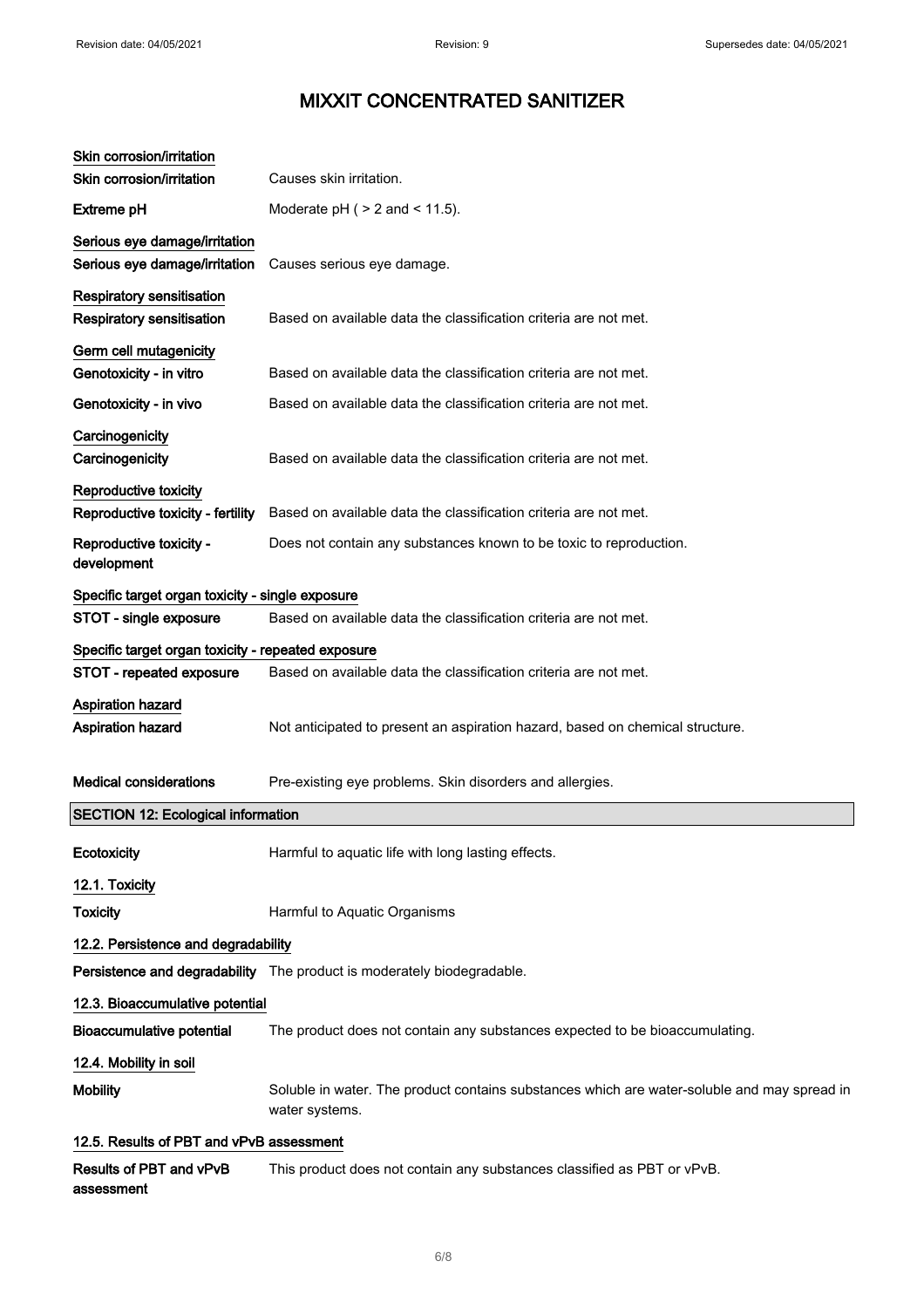| 12.6. Other adverse effects                |                                                                                                                                                                                                                     |
|--------------------------------------------|---------------------------------------------------------------------------------------------------------------------------------------------------------------------------------------------------------------------|
| Other adverse effects                      | None known.                                                                                                                                                                                                         |
| <b>SECTION 13: Disposal considerations</b> |                                                                                                                                                                                                                     |
| 13.1. Waste treatment methods              |                                                                                                                                                                                                                     |
| General information                        | Dispose of surplus products and those that cannot be recycled via a licensed waste disposal<br>contractor.                                                                                                          |
| Disposal methods                           | Dispose of waste to licensed waste disposal site in accordance with the requirements of the<br>local Waste Disposal Authority. Following dilution, discharge to the sewer with plenty of water<br>may be permitted. |
| <b>SECTION 14: Transport information</b>   |                                                                                                                                                                                                                     |
|                                            |                                                                                                                                                                                                                     |

General The product is not covered by international regulations on the transport of dangerous goods (IMDG, IATA, ADR/RID).

#### 14.1. UN number

Not applicable.

#### 14.2. UN proper shipping name

Not applicable.

#### 14.3. Transport hazard class(es)

No transport warning sign required.

#### 14.4. Packing group

Not applicable.

#### 14.5. Environmental hazards

Environmentally hazardous substance/marine pollutant No.

#### 14.6. Special precautions for user

Not applicable.

#### 14.7. Transport in bulk according to Annex II of MARPOL and the IBC Code

Transport in bulk according to Not applicable. Annex II of MARPOL 73/78 and the IBC Code